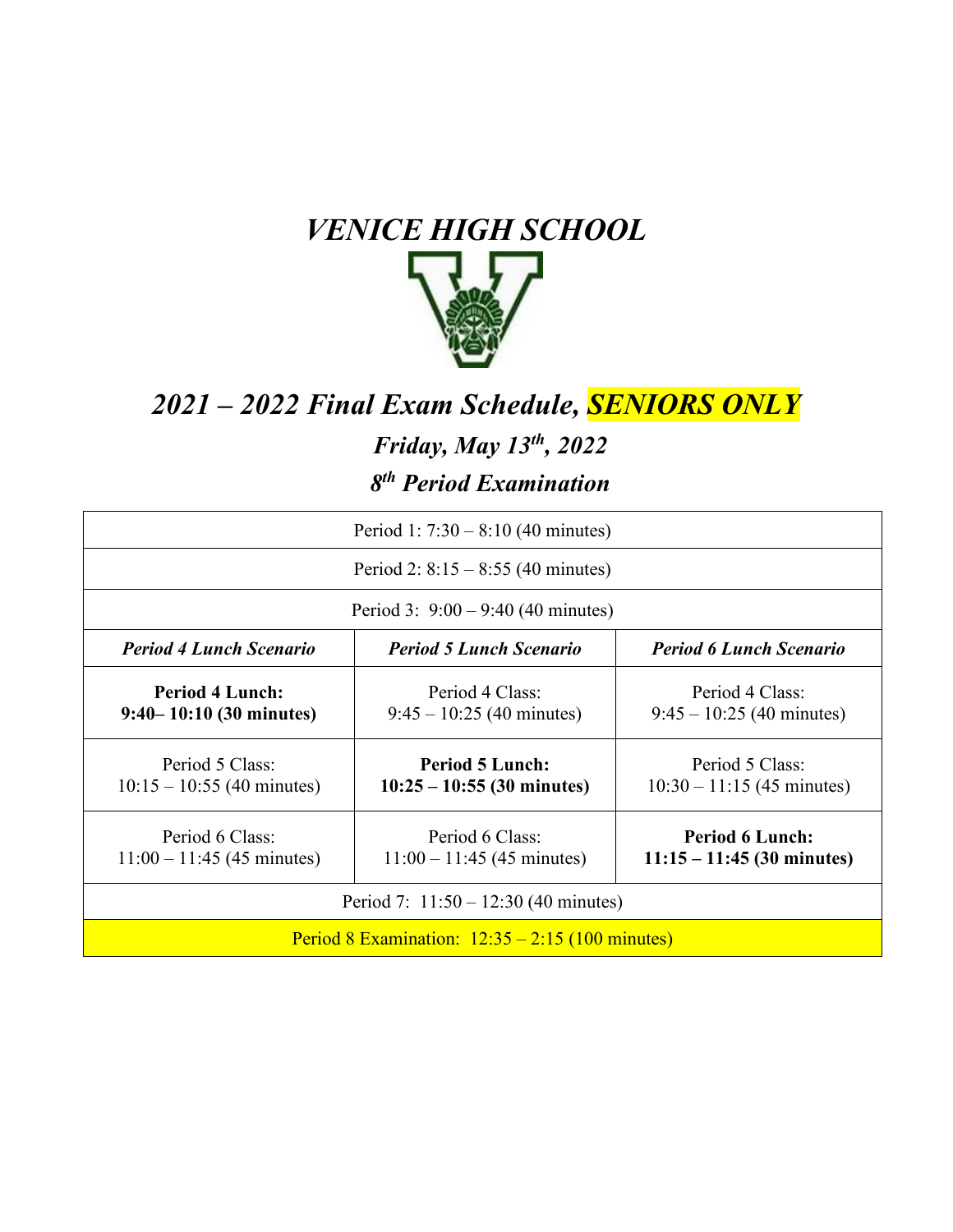

# *2021 – 2022 Final Exam Schedule, SENIORS ONLY*

#### *Monday, May 16th, 2022*

## *3rd period and 7th period examinations*

| Period 1: $7:30 - 8:05$ (35 minutes)                   |                                                        |                                                        |
|--------------------------------------------------------|--------------------------------------------------------|--------------------------------------------------------|
| Period 2: $8:10 - 8:45$ (35 minutes)                   |                                                        |                                                        |
| Period 3 Examination: $8:50 - 10:30$ (100 minutes)     |                                                        |                                                        |
| <b>Period 4 Lunch Scenario</b>                         | <b>Period 5 Lunch Scenario</b>                         | <b>Period 6 Lunch Scenario</b>                         |
| <b>Period 4 Lunch:</b><br>$10:30 - 11:00$ (30 minutes) | Period 4 Class:<br>$10:35 - 11:15$ (40 minutes)        | Period 4 Class:<br>$10:35 - 11:15$ (40 minutes)        |
| Period 5 Class:<br>$11:05 - 11:45$ (40 minutes)        | <b>Period 5 Lunch:</b><br>$11:15 - 11:45$ (30 minutes) | Period 5 Class:<br>$11:20 - 12:00$ (40 minutes)        |
| Period 6 Class:<br>$11:50 - 12:30$ (40 minutes)        | Period 6 Class:<br>$11:50 - 12:30$ (40 minutes)        | <b>Period 6 Lunch:</b><br>$12:00 - 12:30$ (30 minutes) |
| Period 7 Examination: $12:35 - 2:15$ (100 minutes)     |                                                        |                                                        |
| No Period 8 today                                      |                                                        |                                                        |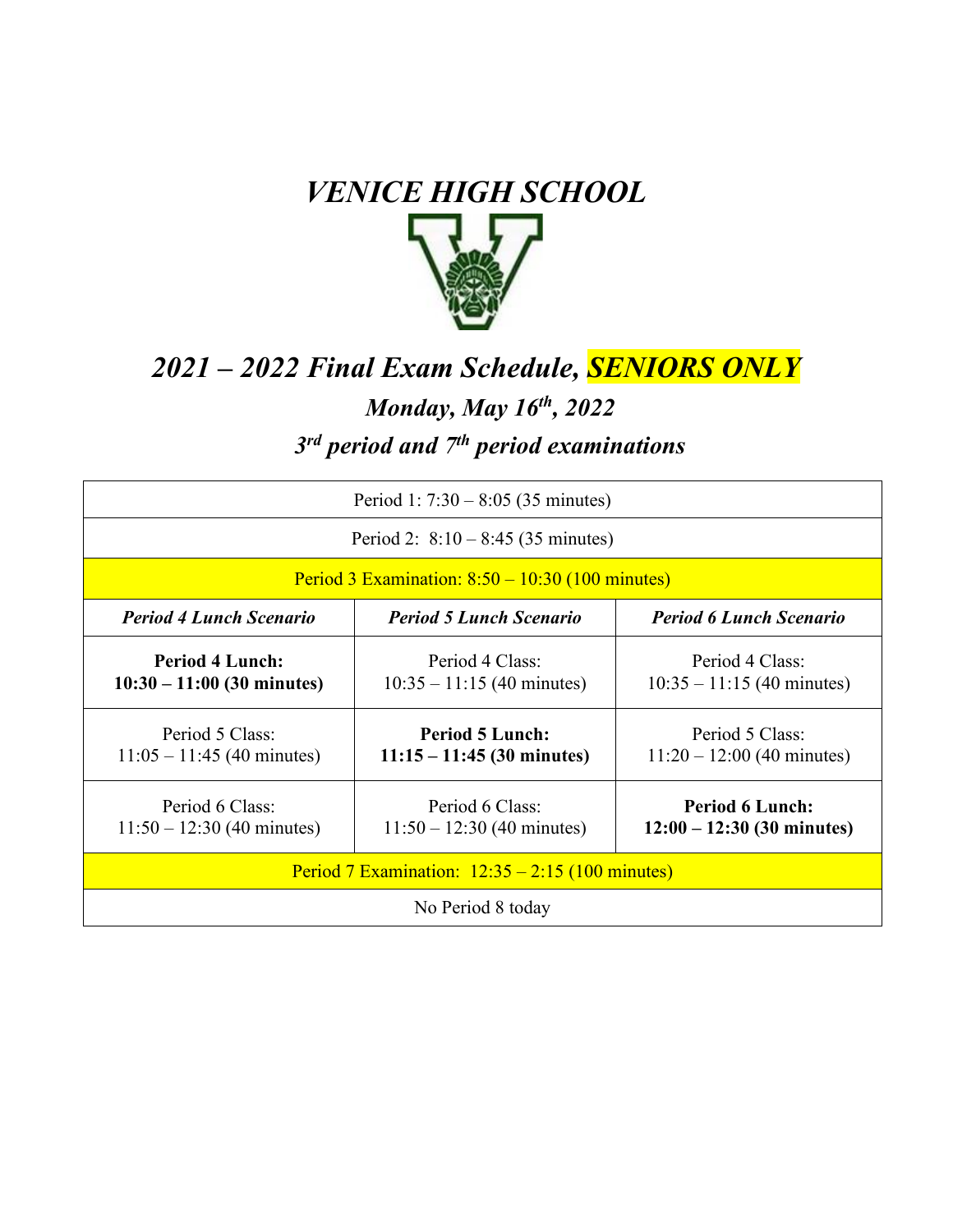

# *2021 – 2022 Final Exam Schedule, SENIORS ONLY Tuesday, May 17th, 2022 1st and 4th / 5th Period (with 4th lunch) Examination*

| Period 1 Examination: $7:30 - 9:10$ (100 minutes)                                                  |                                                               |                                                        |
|----------------------------------------------------------------------------------------------------|---------------------------------------------------------------|--------------------------------------------------------|
| Period 2: $9:15 - 9:45$ (30 minutes)                                                               |                                                               |                                                        |
| Period 3: $9:50 - 10:20$ (30 minutes)                                                              |                                                               |                                                        |
| <b>Period 4 Lunch Scenario</b><br><b>Period 6 Lunch Scenario</b><br><b>Period 5 Lunch Scenario</b> |                                                               |                                                        |
| <b>Period 4 Lunch:</b><br>$10:20 - 10:50$ (30 minutes)                                             | Period 4 Examination:<br>$10:25 - 12:05$ (100 minutes)        | Period 4 Examination:<br>$10:25 - 12:05$ (100 minutes) |
| Period 5 Examination:<br>$10:55 - 12:35$ (100 minutes)                                             | <b>Period 5 Lunch:</b><br>$12:05 - 12:35(30 \text{ minutes})$ | Period 5 Class:<br>$12:10 - 12:45$ (35 minutes)        |
| Period 6 Class:<br>$12:40 - 1:15$ (35 minutes)                                                     | Period 6 Class:<br>$12:40 - 1:15$ (35 minutes)                | <b>Period 6 Lunch:</b><br>$12:45 - 1:15$ (30 minutes)  |
| Period 7: $1:20 - 1:45$ (25 minutes)                                                               |                                                               |                                                        |
| Period 8: $1:50 - 2:15$ (25 minutes)                                                               |                                                               |                                                        |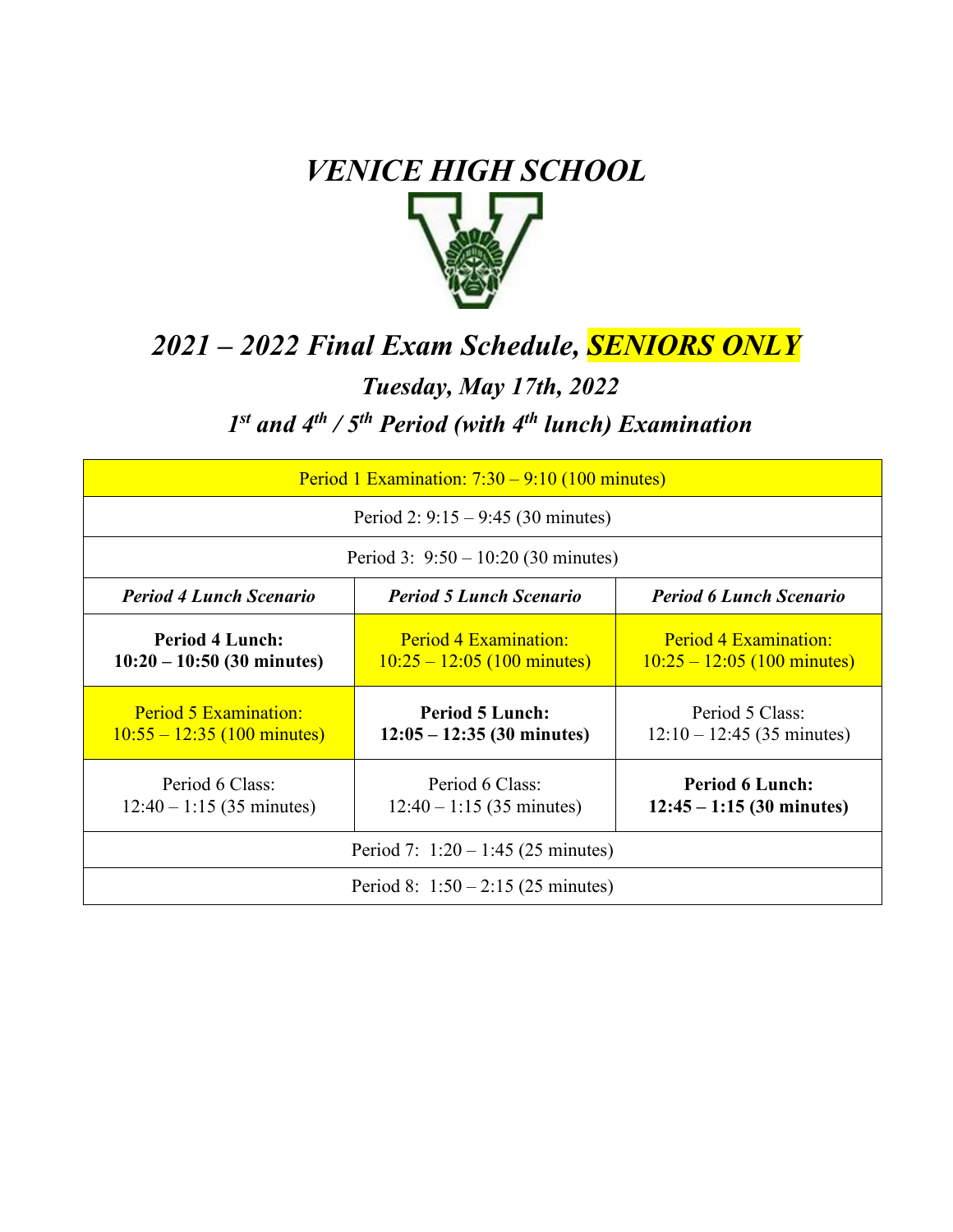

# *2021 – 2022 Final Exam Schedule, SENIORS ONLY*

#### *Wednesday, May 18th, 2022*

## *2nd and 6th Period / 5th Period (with 6th lunch) Examination*

| Period 1: $7:30 - 8:00$ (30 minutes)                   |                                                        |                                                        |
|--------------------------------------------------------|--------------------------------------------------------|--------------------------------------------------------|
| Period 2 Examination: $8:05 - 9:45$ (100 minutes)      |                                                        |                                                        |
| Period 3: $9:50 - 10:20$ (30 minutes)                  |                                                        |                                                        |
| <b>Period 4 Lunch Scenario</b>                         | <b>Period 5 Lunch Scenario</b>                         | <b>Period 6 Lunch Scenario</b>                         |
| <b>Period 4 Lunch:</b><br>$10:20 - 10:50$ (30 minutes) | Period 4 Class:<br>$10:25 - 10:55$ (30 minutes)        | Period 4 Class:<br>$10:25 - 10:55$ (30 minutes)        |
| Period 5 Class:<br>$10:55 - 11:25$ (30 minutes)        | <b>Period 5 Lunch:</b><br>$10:55 - 11:25$ (30 minutes) | Period 5 Examination:<br>$11:00 - 12:40$ (100 minutes) |
| Period 6 Examination:<br>$11:30 - 1:10$ (100 minutes)  | Period 6 Examination:<br>$11:30 - 1:10$ (100 minutes)  | <b>Period 6 Lunch:</b><br>$12:40 - 1:10$ (30 minutes)  |
| Period 7: $1:15 - 1:45$ (30 minutes)                   |                                                        |                                                        |
| Period 8: $1:50 - 2:15$ (25 minutes)                   |                                                        |                                                        |

#### *Thursday, May 19th , 2022 – Senior Make Up Exams (by appointment)*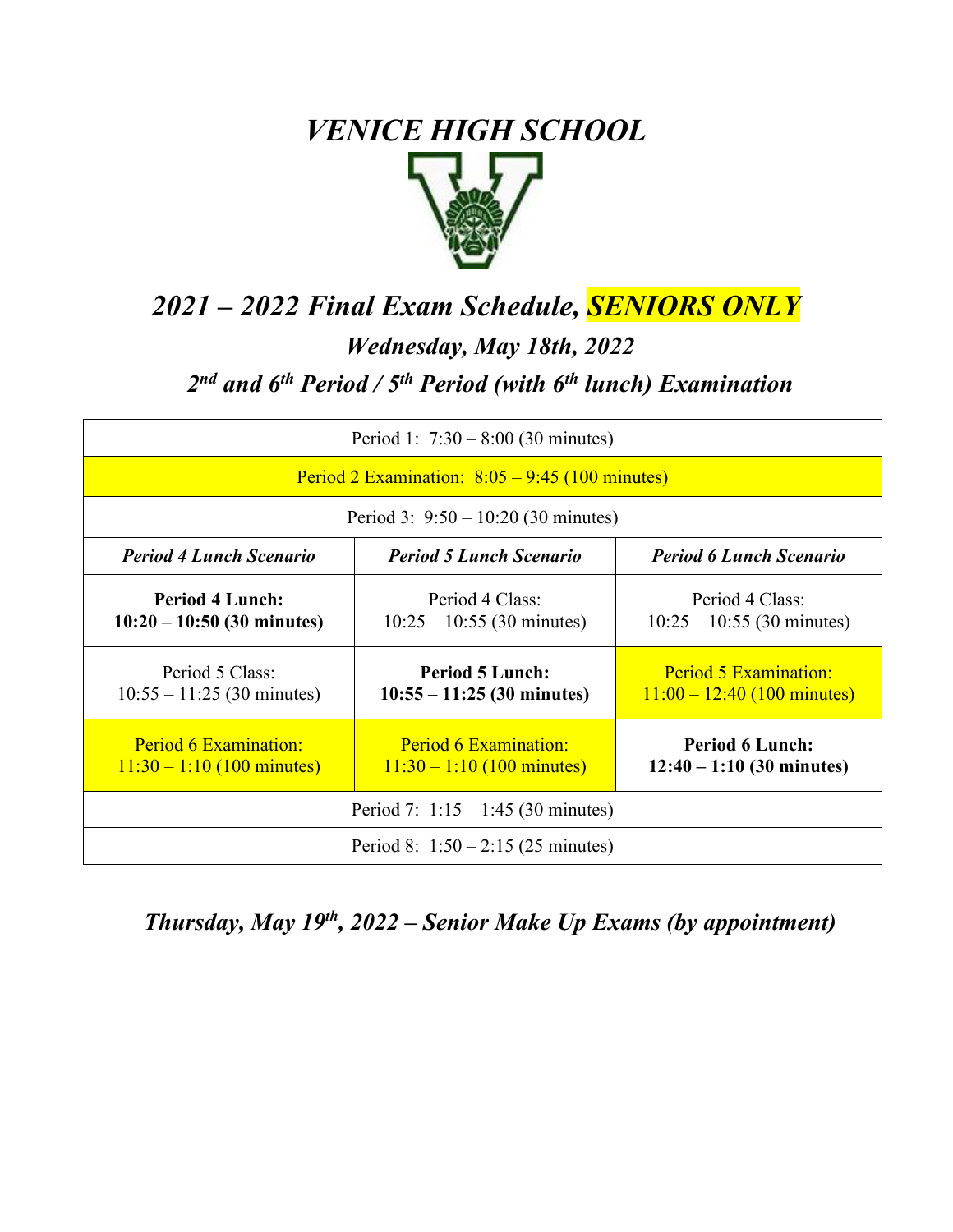# *2021 – 2022 Final Exam Schedule, Underclassmen*

*Tuesday, May 24th, 2022*

*8th Period Examination*

| Period 1: $7:30 - 8:10$ (40 minutes)                  |                                                        |                                                        |
|-------------------------------------------------------|--------------------------------------------------------|--------------------------------------------------------|
| Period 2: $8:15 - 8:55$ (40 minutes)                  |                                                        |                                                        |
| Period 3: $9:00 - 9:40$ (40 minutes)                  |                                                        |                                                        |
| <b>Period 4 Lunch Scenario</b>                        | <b>Period 5 Lunch Scenario</b>                         | <b>Period 6 Lunch Scenario</b>                         |
| <b>Period 4 Lunch:</b><br>$9:40 - 10:10$ (30 minutes) | Period 4 Class:<br>$9:45 - 10:25$ (40 minutes)         | Period 4 Class:<br>$9:45 - 10:25$ (40 minutes)         |
| Period 5 Class:<br>$10:15 - 10:55$ (40 minutes)       | <b>Period 5 Lunch:</b><br>$10:25 - 10:55$ (30 minutes) | Period 5 Class:<br>$10:30 - 11:15$ (45 minutes)        |
| Period 6 Class:<br>$11:00 - 11:45$ (45 minutes)       | Period 6 Class:<br>$11:00 - 11:45$ (40 minutes)        | <b>Period 6 Lunch:</b><br>$11:15 - 11:45$ (30 minutes) |
| Period 7: $11:50 - 12:30$ (40 minutes)                |                                                        |                                                        |
| Period 8 Examination: $12:35 - 2:15$ (100 minutes)    |                                                        |                                                        |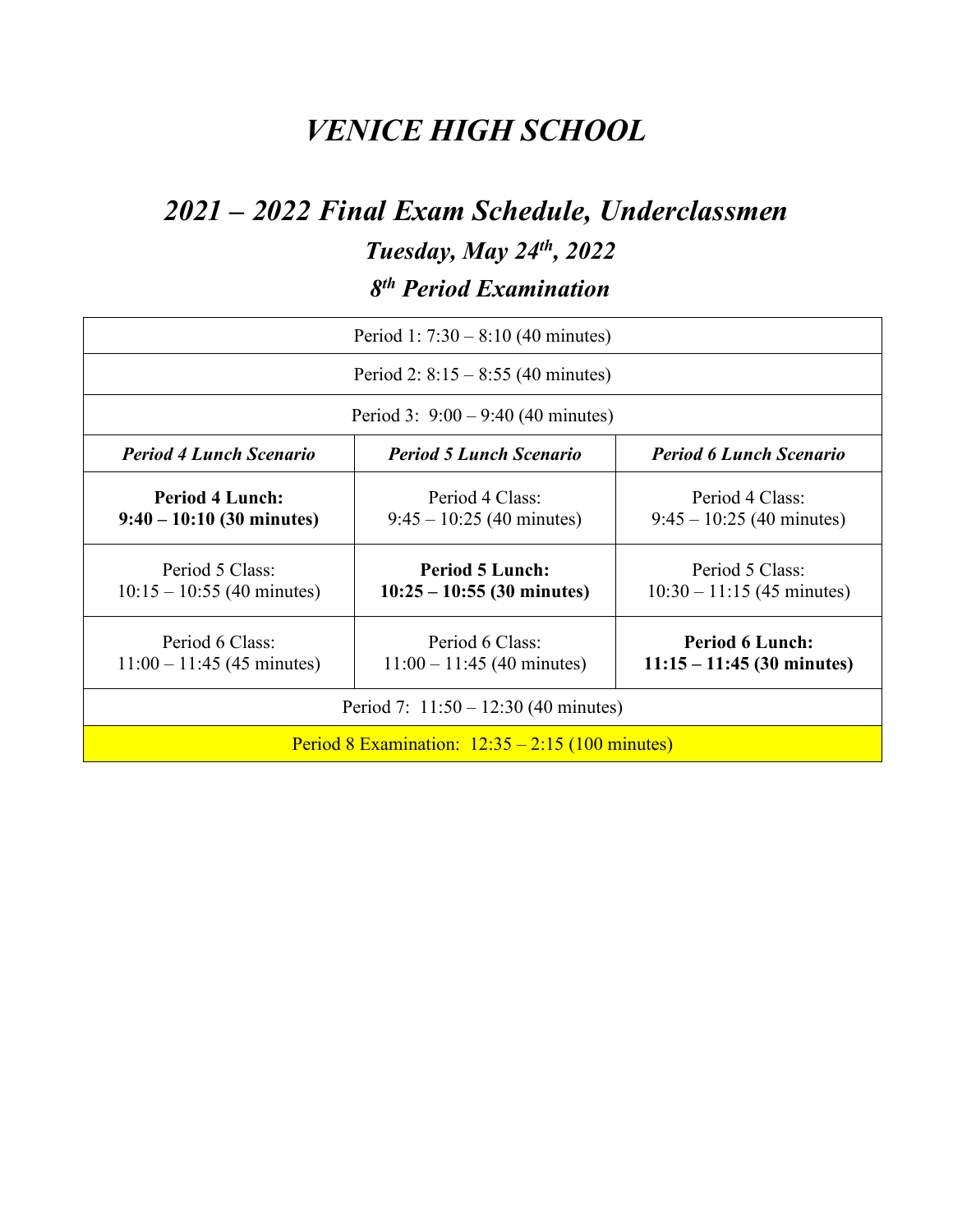

# *2021– 2022 Final Exam Schedule, Underclassmen Wednesday, May25th , 2022 3rd period and 7th period examinations*

| Period 1: $7:30 - 8:05$ (35 minutes)                   |                                                        |                                                        |
|--------------------------------------------------------|--------------------------------------------------------|--------------------------------------------------------|
| Period 2: $8:10 - 8:45$ (35 minutes)                   |                                                        |                                                        |
| Period 3 Examination: $8:50 - 10:30$ (100 minutes)     |                                                        |                                                        |
| <b>Period 4 Lunch Scenario</b>                         | <b>Period 5 Lunch Scenario</b>                         | <b>Period 6 Lunch Scenario</b>                         |
| <b>Period 4 Lunch:</b><br>$10:30 - 11:00$ (30 minutes) | Period 4 Class:<br>$10:35 - 11:15$ (40 minutes)        | Period 4 Class:<br>$10:35 - 11:15$ (40 minutes)        |
| Period 5 Class:<br>$11:05 - 11:45$ (40 minutes)        | <b>Period 5 Lunch:</b><br>$11:15 - 11:45$ (30 minutes) | Period 5 Class:<br>$11:20 - 12:00$ (40 minutes)        |
| Period 6 Class:<br>$11:50 - 12:30$ (40 minutes)        | Period 6 Class:<br>$11:50 - 12:30$ (40 minutes)        | <b>Period 6 Lunch:</b><br>$12:00 - 12:30$ (30 minutes) |
| Period 7 Examination: $12:35 - 2:15$ (100 minutes)     |                                                        |                                                        |
| No Period 8 today                                      |                                                        |                                                        |